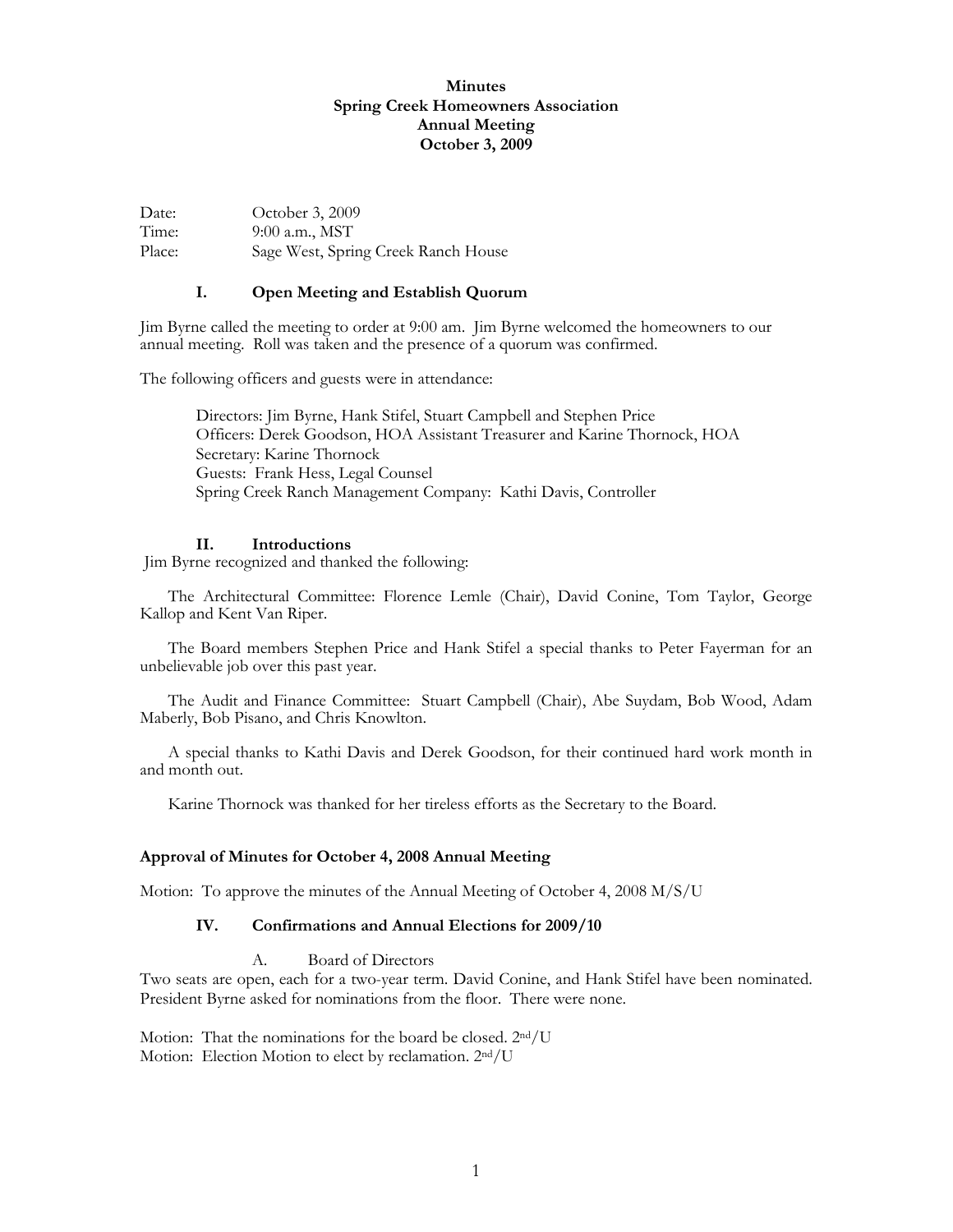#### B. Architectural Committee

 1. Election. Two seats were open for election. Ron Harris and George Kallop have been nominated. President Byrne asked if there were any nominations from the floor. There were none

Motion: That the nominations be closed. 2nd/U Motion: Election Motion to elect by reclamation. 2nd/Unanimous

C. Confirmations:

 The seat as members of the Architectural Committee held by Tom Taylor was open for confirmation for a second-year term. Mr. Taylor was confirmed for a second-year term by voice vote.

### **V. SCHOA Manager's Report**

Stephen gave a review of the rental program. All of this was covered in detail on Friday afternoon's meeting.

Stephen opened his report stating that operations have gone smoothly through the year. We have controlled costs where possible. Staff is making winter preparations. Staining of Upper Harvest Dance is scheduled for October/November.

We have some operational problems to solve. Stephen continued mentioning the challenge we have had with the 800 gallon per minute water pump. The pump has been out of commission for a month. This put a strain on the 400-gallon per minute pump because our demand has increased over the years. However by implementing some conservation measures we were able to keep our homeowners in water throughout this time.

As per our plan of last year, a consulting engineering firm has gone through the system to analysis it. The study has found that the system has aged but is in good shape. Our regular maintenance and replacement has prolonged the life of the system. We are looking at the possibility of digging a new well to have another 800 gallon per minute back up. We also are devising a plan to update the overall system.

The Finance Committee and the HOA Board will review this proposal.

We would like to look at the AC putting some type of restriction on the amount of irrigation water each home can use. This will be proposed to the committee for it to come up with recommendations. We also will get input from the engineers.

We have weed control two times a year and will increase this to three times a year. This is completed by the county weed and control. If we/they missed areas please contact Karine so we can make sure to cover these areas next year.

We have had mixed comments on the grounds regarding cleanliness; we will continue to walk the property to keep it looking sharp.

On behalf of the team Stephen wished to thank all of you for your support. Stephen mentioned that we are all proud to be part of and represent the Spring Creek Community.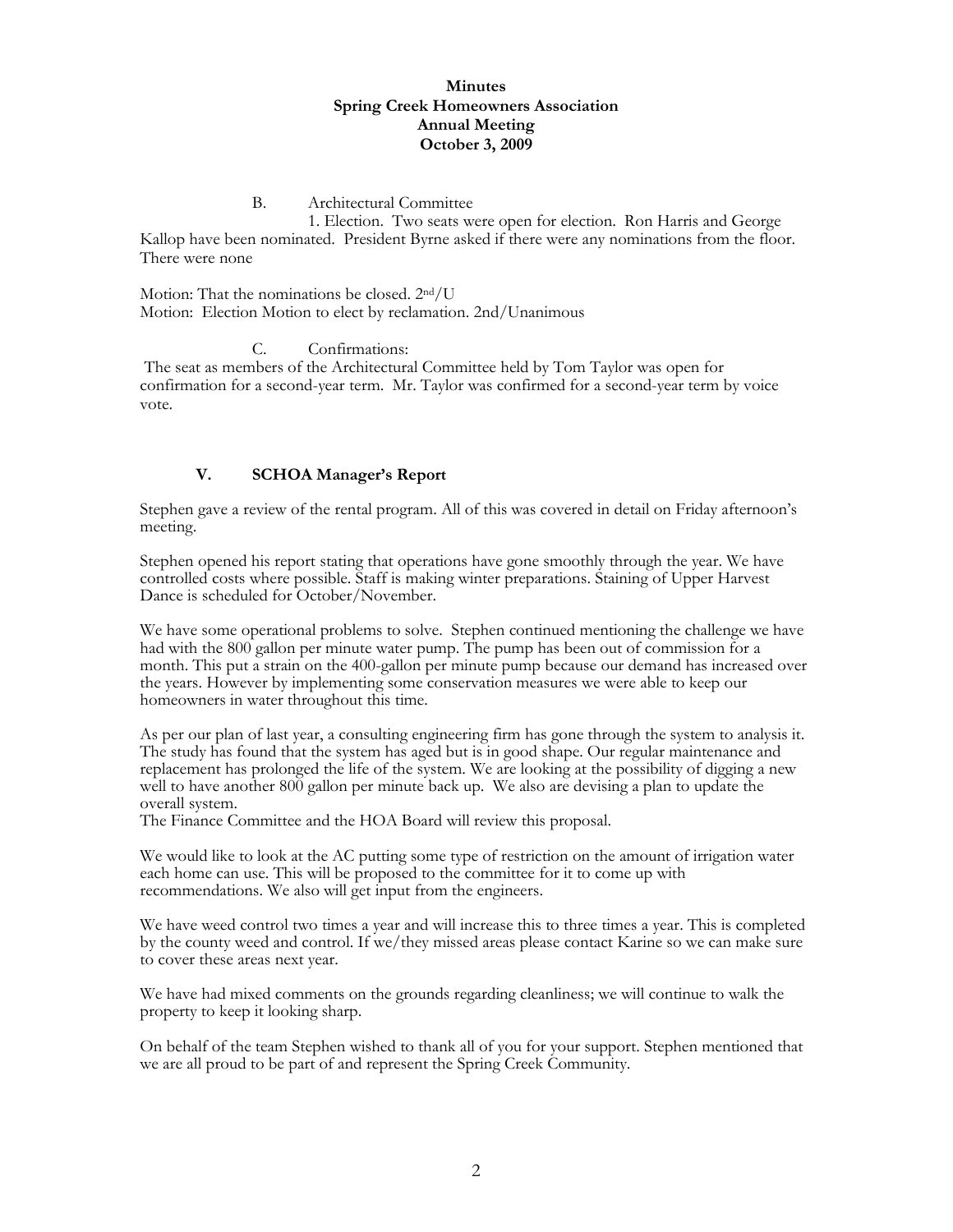Jim Byrne also noted several of our long-standing homeowners: Abe Suydam 1992 Tommy Rucks 20 years Donna Falk 1987 Bob Pisano 1984 Pete Hoglund 20 years

### **VI. Financial Reports and Actions**

- A. Treasurer's Report Derek Goodson reported on the financial condition
	- 2. Of the association the state of the Association is sound. -- A copy of his report is attached.
	- 3. We are under budget in all areas. We are rebounding and are not too concerned with our Merrill Lynch portfolio.
	- 4. Insurance no increases
	- 5. Thompson Palmer reviewed the Account
	- 6. Finance Committee had a relatively quite year. If you would like a copy of any information we are happy to supply you with a copy.
	- 7. We have a few projects to move forward on:
		- a. Road Work
		- b. Sewer System
		- c. Harvest Dance exterior staining and lighting
		- d. Water system
- B. Resolution regarding Transfer of Excess Funds

Motion: To adopt the following, customary Resolution:

This resolution is intended to apply any excess from 2009 against the assessments of 2010 This resolution will be presented in future years

**WHEREAS** the Spring Creek Homeowner's Association is a Wyoming Corporation duly organized and existing under the laws of the state of Wyoming and

**WHEREAS** the members hereby adopt the following resolution by and on behalf of the Spring Creek Homeowner's Association

**RESOLVED**, that any amounts collected by or paid to the Association in excess of operating expenses for the year ended December 31, 2009 shall be applied against the assessments of 2010 as provided by the guidelines established by IRS Section 118 and Revenue Rulings 70-604, 1970-2 C.B. 9.

M/S/U

#### **VII. Committee and Other Reports**

 A. Finance Committee – Derek Goodson reviewed the past year. The finance committee had a very good meeting on October 3, 2008 to review the budget and any outstanding issues. The committee feels everything is heading in the right direction. The board thanked Derek Goodson and Kath Davis for their continued hard work and attention to details.